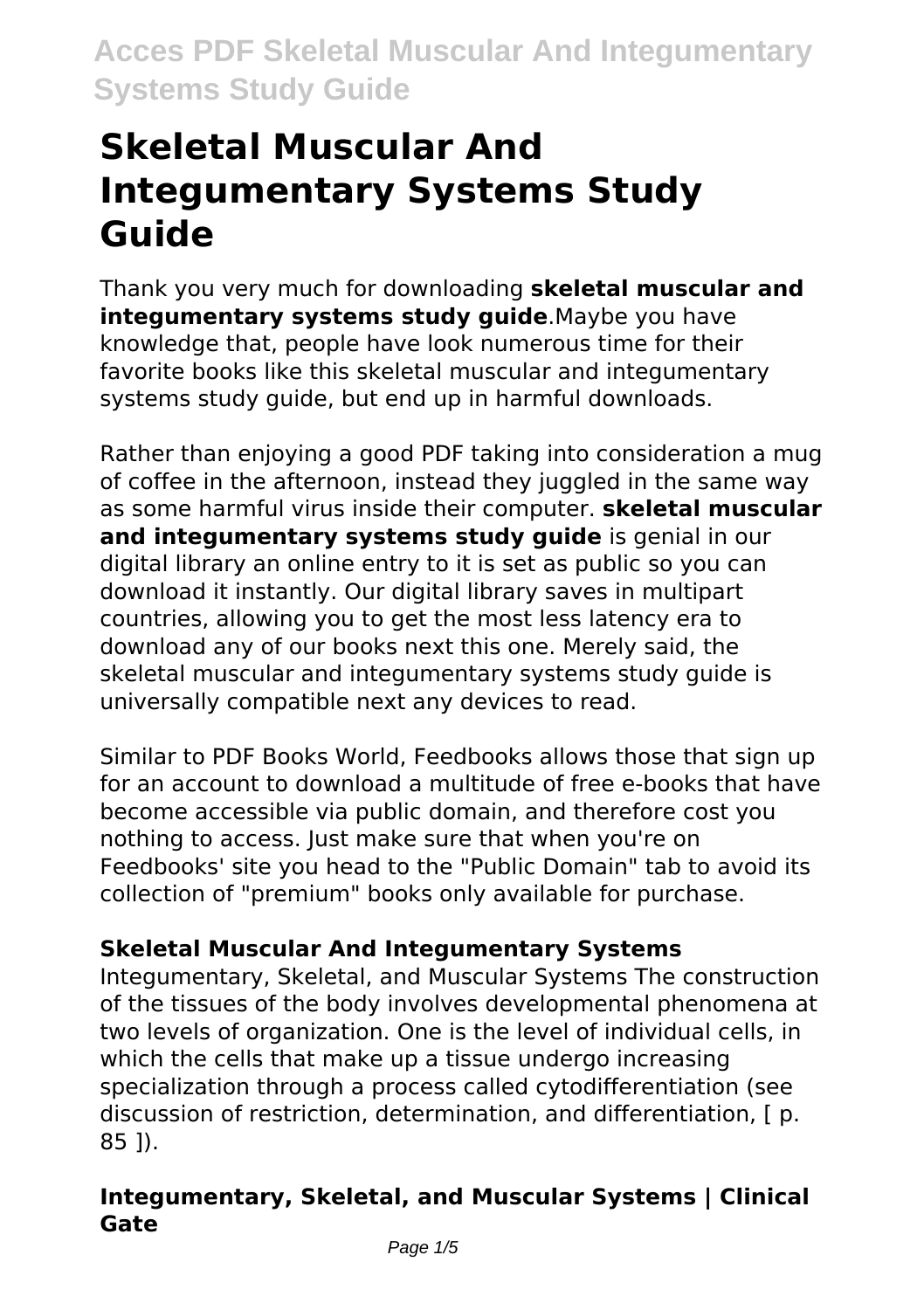Skeletal, Muscular, and Integumentary Systems Chapter 36 . 2 36-1 The Skeletal System ! Function of the Skeletal system 1. Support the body 2. Protect internal organs 3. Provides for movement 4. Stores mineral reserves 5. Blood cell formation . 3 Structure of Bones ...

#### **Skeletal, Muscular, and Integumentary Systems**

The muscular system is made up of three types of muscle tissue: skeletal, smooth and cardiac. Skeletal muscles are attached to bones and help us move. Smooth muscle is found in the walls of structures like the intestines and stomach, and are not generally able to be controlled voluntarily.

#### **Skeletal, Muscular and Integumentary Systems - A Plus Topper**

Integumentary, Skeletal, and Muscular Systems The construction of the tissues of the body involves developmental phenomena at two levels of organization.

#### **Integumentary, Skeletal, and Muscular Systems ...**

Skeletal, Muscular, and Integumentary Systems Ousley Science 7. Loading... Unsubscribe from Ousley Science 7? Cancel Unsubscribe. Working... Subscribe Subscribed Unsubscribe 30.

#### **Skeletal, Muscular, and Integumentary Systems**

Start studying Skeletal, Muscular, and Integumentary Systems. Learn vocabulary, terms, and more with flashcards, games, and other study tools.

#### **Skeletal, Muscular, and Integumentary Systems**

Together the skeletal, muscular and integumentary systems work together to support the body, provide movement and protect against infection. These systems work together to keep the body balanced and in good form.

#### **Skeletal, Muscular, and Integumentary Systems by Matt ...**

Chapter 36 – Integumentary, Skeletal, & Muscular Systems. THE HUMAN BODY . A. Introduction. Humans are the most complex organisms on Earth. Our bodies are composed of trillions of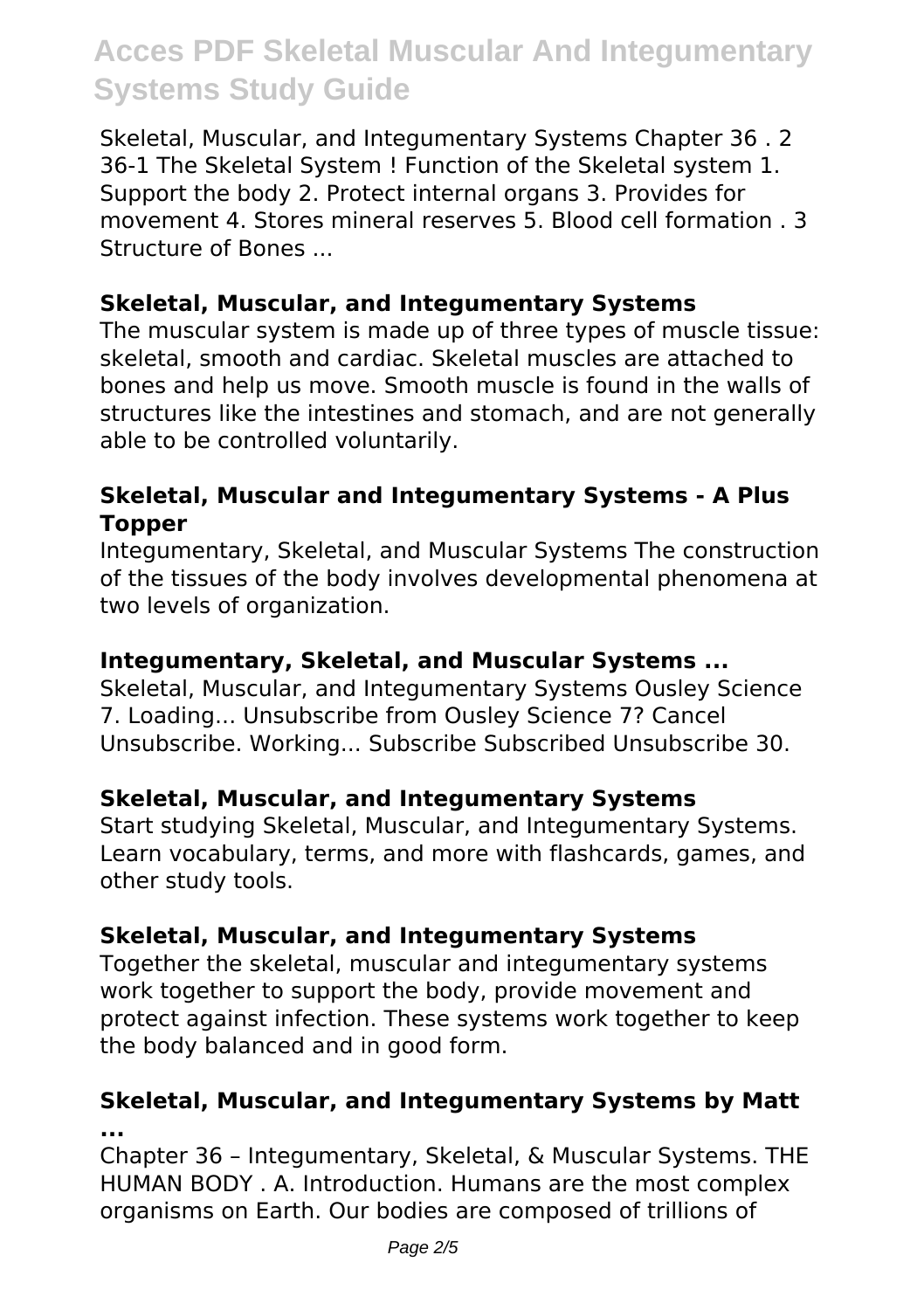\_\_\_\_\_, the smallest unit of life. These cells work together to form \_\_\_\_\_. Cells. Tissues.

#### **Chapter 36 – Integumentary, Skeletal, & Muscular Systems**

In this anatomy course, part of the Anatomy XSeries, you will learn how the components of the integumentary system help protect our body (epidermis, dermis, hair, nails, and glands), and how the musculoskeletal system (bones, joints, and skeletal muscles) protects and allows the body to move.

#### **Anatomy: Musculoskeletal and Integumentary Systems | edX**

The Skeletal System consists mainly of bones. Although tendons, and ligaments are included in this system. Bones are grown to protect our major organs and to help us move. The Integumentary system works with the muscular system to protect the muscles. They produce heat,and increases blood flow to the skin.

#### **The Integumentary System and Skeletal System by Alexandra ...**

System Connections Closer Connections: The Skeletal System and Interrelationships with the Muscular, Endocrine, and Integumentary Systems Our skeleton supports us, protects our "innards" (the protection our brain gets from the skull is indispensable), gives us stature (for some reason, tall people get more respect), contributes to our shape (women are shaped differently than men), and ...

#### **System Connections**

Muscular Integumentary And Skeletal System. Displaying top 8 worksheets found for - Muscular Integumentary And Skeletal System. Some of the worksheets for this concept are Skeletal muscular and integumentary systems, Study guide review unit 9 human body systems, Muscular and integumentary systems vocabulary list 8, The integumentary system, Muscular system circle the letter of the, 361 the ...

### **Muscular Integumentary And Skeletal System**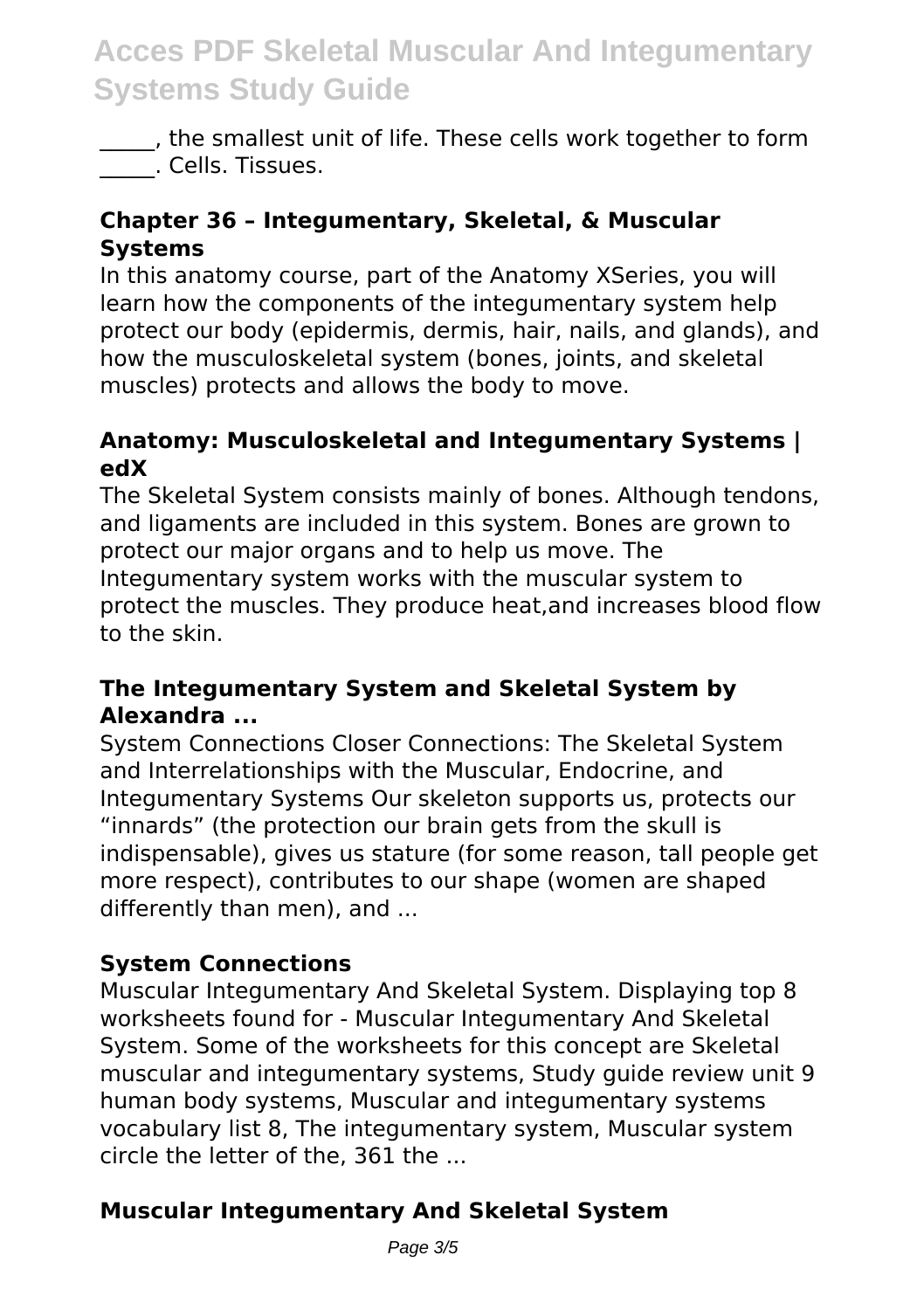### **Worksheets ...**

All Systems. The integumentary system serves all other systems by providing a physical barrier to environmental hazards. Skeletal System. Role of skin in vitamin D synthesis promotes calcium absorption needed for bone growth and maintenance ^^ Supports skin at scalp and other places where bone lies close to surface. Muscular System

#### **Interactions Between the Integumentary System and Other ...**

Skeletal, Muscular, Integumentary System. STUDY. Flashcards. Learn. Write. Spell. Test. PLAY. Match. Gravity. Created by. Dmbrown3. Terms in this set (62) A function of the skeletal system is to shape. and support the body. A function of the skeletal system is to protect. internal organs.

#### **Skeletal, Muscular, Integumentary System Flashcards | Quizlet**

The skeletal system works with the integumentary system by producing vitamin D. Vitamin D makes bones stronger. The integumentary system is an organ system that protects the body from damage. It is...

#### **How do the integumentary and skeletal systems work ...**

Adolescents, and many adults, take the health of their bone, muscle, and skin for granted. Only when there is a problem such as a broken bone, a muscle sprain, or a skin blemish (especially before an important event) do people think about these vital body systems. Health problems that affect bone, muscle, and skin are common. In fact, muscle and bone problems have prompted the World Health ...

#### **Information about the Musculoskeletal and Skin Systems ...**

located in muscles that are attached to the skeleton and are striated and are under voluntary control

### **Integumentary, Muscular, and Skeletal Systems Quiz - Quizizz**

Walking the Dog. When its time to walk my dog, I got to my